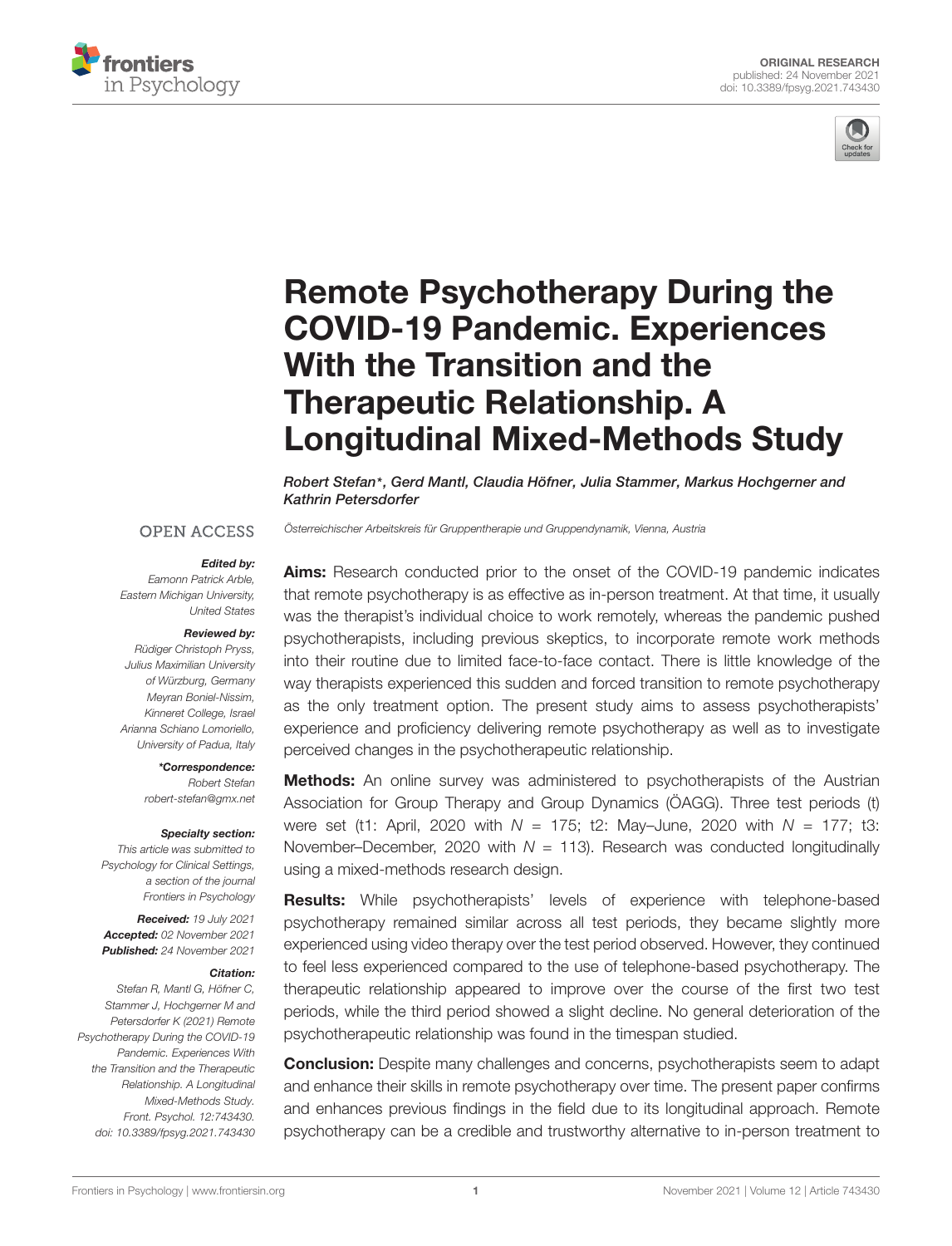be adopted and implemented on principle by a majority of psychotherapists regardless of their orientation. Furthermore, it sheds light on chances, problems und general observations regarding the comprehensive provision of remote psychotherapy in a pandemic situation.

Keywords: remote psychotherapy, COVID–19, psychotherapeutic relationship, mixed method approach, videotherapy

# INTRODUCTION

The onset of the COVID-19 pandemic sparked an unprecedented embrace of virtual health care technologies [\(Webster,](#page-9-0) [2020;](#page-9-0) [Wind](#page-9-1) [et al.,](#page-9-1) [2020\)](#page-9-1). Similar to most countries around the world, the first COVID-19 lockdown in Austria was imposed in mid-March 2020. The public healthcare system, which had not previously covered remote psychotherapy, quickly and unbureaucratically introduced partial reimbursement of remote psychotherapy [\(ÖBVP,](#page-9-2) [2020\)](#page-9-2). Previously viewed with skepticism by many psychotherapists [\(Connolly et al.,](#page-8-0) [2020\)](#page-8-0), remote psychotherapy suddenly became routine practice for ongoing and new psychotherapies [\(Probst et al.,](#page-9-3) [2020;](#page-9-3) [Höfner et al.,](#page-8-1) [2021a;](#page-8-1) for an overview see [Wind et al.,](#page-9-1) [2020\)](#page-9-1). Research conducted prior to the onset of the COVID-19 pandemic indicates that remote psychotherapy is as effective as in-person treatment [\(Barak and Grohol,](#page-8-2) [2011\)](#page-8-2). The efficacy of cognitive-behavioral approaches in remote psychotherapy is supported by many trials and respective meta-analyses [\(Mohr et al.,](#page-9-4) [2008,](#page-9-4) [2012;](#page-9-5) [Carlbring et al.,](#page-8-3) [2018;](#page-8-3) [Poletti et al.,](#page-9-6) [2020\)](#page-9-6). According to reviews by [Poletti et al.](#page-9-6) [\(2020\)](#page-9-6) and [Markowitz et al.](#page-8-4) [\(2021\)](#page-8-4), fewer data are available on psychodynamic, humanistic-existential or systemic psychotherapeutic approaches. In Austria, all of the above are equally accredited with the health care system [\(BMSGPK,](#page-8-5) [2020\)](#page-8-5). The pandemic presented a unique opportunity to investigate how psychotherapists of various orientations dealt with the forced shift to remote psychotherapy, as numerous publications already show [\(Humer et al.,](#page-8-6) [2020;](#page-8-6) [Korecka et al.,](#page-8-7) [2020;](#page-8-7) [Höfner et al.,](#page-8-8) [2021b;](#page-8-8) [Mantl et al.,](#page-8-9) [2021;](#page-8-9) [Probst et al.,](#page-9-7) [2021\)](#page-9-7). The present study examined psychotherapists' experience of the sudden transition to remote psychotherapy and how possible changes to the psychotherapeutic relationship were perceived between March and November 2020. Psychotherapists of humanistic, psychodynamic and systemic orientations participated in this study.

### AIMS

The first aim was to quantitively assess psychotherapists' levels of experience with the transition to remote psychotherapy and how capable they felt in its delivery during the pandemic. The study secondly aimed to qualitatively investigate perceived changes to the psychotherapeutic relationship by posing the open question "What changes in the therapeutic relationship do you perceive with the use of remote psychotherapy?" Research was conducted longitudinally with three test periods using a mixed-methods research design in order to cover both areas of interest.

# STATE OF THE ART

# Remote Psychotherapy

Despite considerable skepticism by many clinicians and patients [\(Connolly et al.,](#page-8-0) [2020\)](#page-8-0), mounting empirical evidence over the last three decades points to the effectiveness of remote psychotherapy and the emerging body of studies is very promising for most clinical conditions [\(Mohr et al.,](#page-9-5) [2012;](#page-9-5) [Carlbring et al.,](#page-8-3) [2018;](#page-8-3) [Swartz,](#page-9-8) [2020\)](#page-9-8). Most research considers remote psychotherapy to be roughly equivalent to in-person treatment in its efficacy [\(Sucala et al.,](#page-9-9) [2012;](#page-9-9) [Poletti et al.,](#page-9-6) [2020\)](#page-9-6). As a limitation, it is frequently mentioned that participants in surveys on remote psychotherapy might be more computer-savvy and have a positive attitude toward remote psychotherapy; accordingly, this may lead to a positive bias as far as results are concerned [\(Markowitz et al.,](#page-8-4) [2021\)](#page-8-4).

As with most psychotherapy research, literature on remote psychotherapy is dominated by the cognitive-behavioral field [\(Poletti et al.,](#page-9-6) [2020;](#page-9-6) [Markowitz et al.,](#page-8-4) [2021\)](#page-8-4). [Weinberg](#page-9-10) [\(2020\)](#page-9-10) assumes that cognitive-behavioral forms of treatment are better suited for remote psychotherapy than treatments which focus on interaction and the psychotherapeutic relationship. According to [Ogden and Goldstein](#page-9-11) [\(2020\)](#page-9-11), relational therapist-patient interaction, especially non-verbal processes, which can largely be missing in remote psychotherapy, play a minor role in CBT. However, the body of research on psychodynamic and relational approaches which focus on interaction, transference and relational aspects indicates that these, too, can be effective via remote psychotherapy [\(Gordon et al.,](#page-8-10) [2015;](#page-8-10) [Dennis et al.,](#page-8-11) [2020\)](#page-8-11).

[Markowitz et al.](#page-8-4) [\(2021\)](#page-8-4) point out that, prior to the onset of the COVID-19 pandemic, research on remote psychotherapy was frequently conducted with selected populations (e.g., HIVpositive patients, war-veterans or women with postpartum depression in rural areas), often as an adjunct to in-person psychotherapy. The situation has fundamentally changed now. [Wind et al.](#page-9-1) [\(2020\)](#page-9-1) highlight that the present pandemic amounts to an unforeseen event which changes the ways we think, practice and research online mental-health care. A study by [Boldrini et al.](#page-8-12) [\(2020\)](#page-8-12) with psychotherapists of different orientations in Italy at the first peak of the pandemic in early 2020 unexpectedly shows CBT practitioners experiencing significantly more therapy interruptions than their psychodynamic colleagues when implementing remote psychotherapy. This comes as a surprise to the authors, since CBT practitioners had been deemed more up to task with remote psychotherapy and its implementation. A recent study by [Humer et al.](#page-8-6) [\(2020\)](#page-8-6) examined experiences of psychotherapists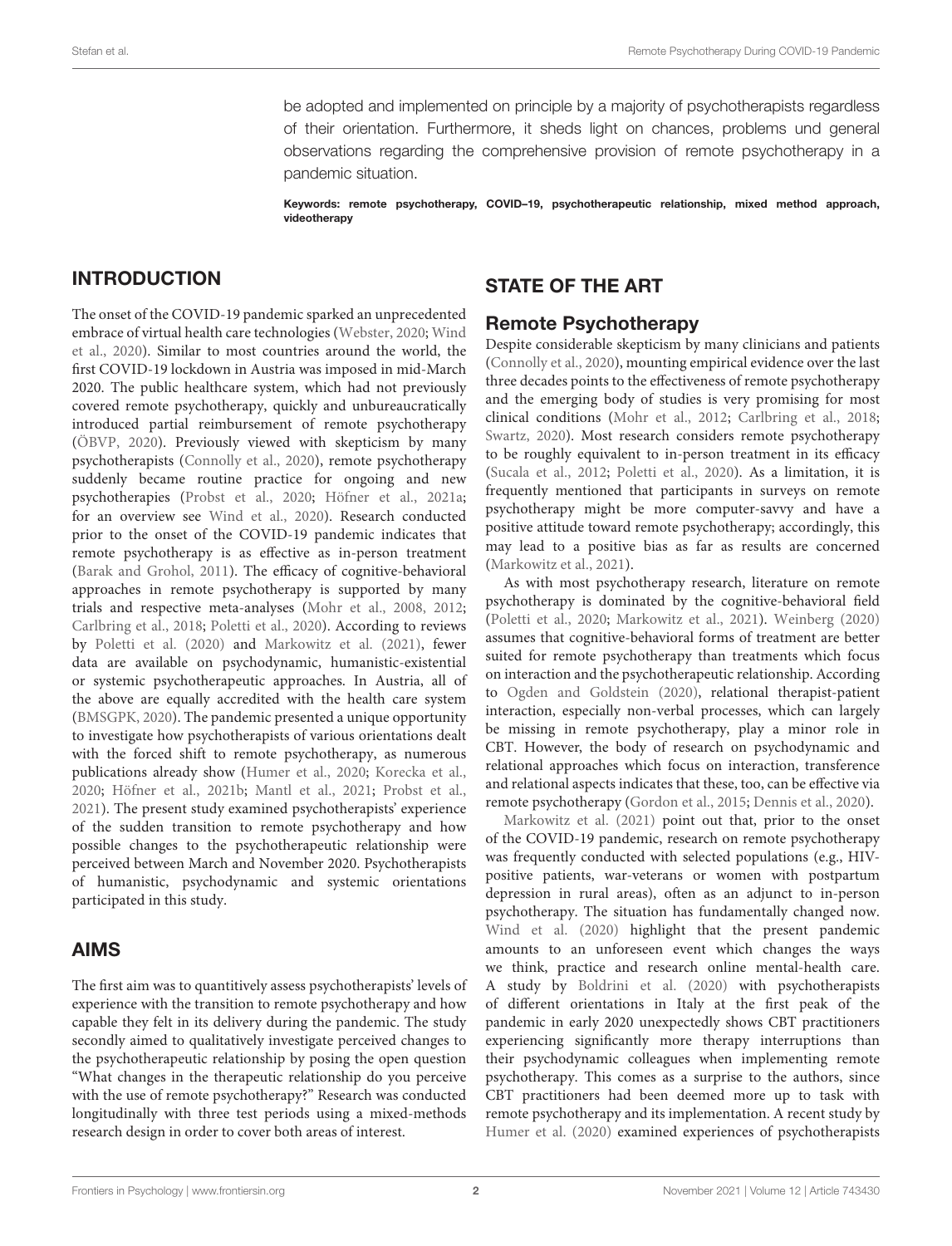across four different psychotherapeutic orientations accredited in Austria: psychodynamic, humanistic-existential, systemic and behavioral. Interestingly, it appears that psychodynamic and humanistic psychotherapists had better experiences with remote psychotherapy than their behavioral or systemic colleagues.

In light of the above, remote psychotherapy is a credible and trustworthy alternative to be considered and adopted by psychotherapists regardless of their orientation. It provides mental-health care in times of crises such as the COVID-19 pandemic and allows for treatment and supervision when inperson contact is not possible due to large geographical distances [\(Markowitz et al.,](#page-8-4) [2021\)](#page-8-4). Furthermore, it increases accessibility for hard-to-reach patients who may not attend in-person sessions due to certain pathologies such as social anxiety or simply a tight schedule [\(Simpson et al.,](#page-9-12) [2021\)](#page-9-12). Reduced financial and time cost is another key point frequently mentioned in favor of remote psychotherapy [\(Poletti et al.,](#page-9-6) [2020\)](#page-9-6).

# Therapeutic Relationship

Therapeutic alliance and relationship are crucial factors for the effectiveness of the therapeutic process [\(Wampold and](#page-9-13) [Imel,](#page-9-13) [2015\)](#page-9-13). The carefully handled therapeutic relationship is an indispensable prerequisite for specific interventions and techniques such as transference interpretation, exposure or desensitization [\(Norcross and Lambert,](#page-9-14) [2019\)](#page-9-14). In a systematic review, [Sucala et al.](#page-9-9) [\(2012\)](#page-9-9) point out that remote psychotherapy seems to be equivalent to in-person treatment in terms of therapeutic alliance as part of the psychotherapeutic relationship. [Simpson et al.](#page-9-12) [\(2021\)](#page-9-12) reviewed a number of studies showing that the quality of crucial factors of the psychotherapeutic relationship such as empathy and working alliance was not significantly different in remote psychotherapy compared to inperson treatment.

However, psychotherapists who suddenly had to deliver remote psychotherapy without training during the COVID-19 pandemic have reported challenges and constraints in establishing and maintaining the therapeutic relationship: Feelings of isolation in sessions, technical problems, difficulties maintaining the therapeutic attitude, rapid fatigue as well as feelings of lack of self-confidence and effectiveness [\(Békés and](#page-8-13) [van Doorn,](#page-8-13) [2020;](#page-8-13) [McBeath et al.,](#page-9-15) [2020;](#page-9-15) [Höfner et al.,](#page-8-1) [2021a;](#page-8-1) [Messina and Löffler-Stastka,](#page-9-16) [2021\)](#page-9-16). According to [MacMullin](#page-8-14) [et al.](#page-8-14) [\(2020\)](#page-8-14), reduced sensory perception of the person, the situation and the patient's whole body, could pose a risk to the therapeutic relationship in emotionally charged situations. [Markowitz et al.](#page-8-4) [\(2021\)](#page-8-4) indicate that some patients perceive video therapy as an invasion of their privacy, that remote psychotherapy as a whole lacks the safe-space setting outside of the patients' own, sometimes-precarious living situations. Furthermore, distractions and disturbances caused by family members may occur and the lack of warm-up and cool-down phases when traveling to and from the clinician's office may impair the therapeutic process.

Conversely, it has been shown that in remote psychotherapy some patients are able to be more open and feel safer, they may perceive the setting in front of the screen in their own familiar environment as more at eye level and less confrontational

[\(Simpson et al.,](#page-9-12) [2021\)](#page-9-12). According to the authors, evidence suggests that for some patient groups, e.g., those with anxiousavoidant personality structure, for whom in-person contact is overwhelming, remote psychotherapy yields better results than in-person treatment. Even though psychotherapists experienced some professional self-doubt or anxiety and worry about technicalities and therapeutic relationship in the early phase of the pandemic in 2020, they reported a relatively good working alliance and strong real relationship with their patients in a remote setting [\(Aafjes-van Doorn et al.,](#page-8-15) [2020\)](#page-8-15). Despite reports of more directive and talkative behavior, a study by [Mancinelli et al.](#page-8-16) [\(2021\)](#page-8-16) shows an overall positive self-perception in psychotherapists.

# MATERIALS AND METHODS

# Study Design

Three test periods were set with the first (t1: April, 6th– April, 30th 2020) during the first lockdown in spring 2020, the second (t2: May, 12th–June, 14th 2020) when restrictions were lifted and the third (t3: November, 20th–December, 19th 2020) when lockdown came into force again in fall 2020 due to the second wave of COVID-19 infections. Psychotherapists of the Austrian Association for Group Therapy and Group Dynamics (ÖAGG) were sent a link to an online survey via SoSciSurvey. This survey contained a combination of 55 open and closed questions addressing fears and concerns of participants and their experiences with the transition to remote psychotherapy. Items and questions were developed by the authors of the present study. In addition, standardized questionnaires to assess quality of life (WHOQOL-BREF; [Angermeyer et al.,](#page-8-17) [2000\)](#page-8-17), resilience (CD-RISC-10; [Sarubin et al.,](#page-9-17) [2015\)](#page-9-17), and affectivity (PANAS; [Janke and Glöckner-Rist,](#page-8-18) [2014\)](#page-8-18) were included. The survey was conducted in German language and subsequently translated for the present paper. The study was analyzed using a combination of quantitative and qualitative approaches. The addition of open questions enabled the research team to gather further information on psychotherapists' individual experiences which might have been overlooked in a purely quantitative study. The questionnaire remained unchanged over the first two test periods. For the third test period, some questions were removed and those asking for "experiences over the last 3 weeks" were changed to ask for "experiences from November 2nd, 2020, onward" in order to specifically explore experiences of the November 2020 lockdown. In Austria, remote psychotherapy was not implemented in the health-care system until the pandemic emerged; thus, the study didn't examine experiences with this modality before the transition.

The survey's design allowed for the collection of a wide range of sociodemographic and other variables such as age (in 5-year categories), sex, marital status, main residence, highest level of education, psychotherapeutic experience and orientation as well as type and extent of employment before and during the COVID-19 pandemic. As the pandemic and accompanying restrictions presented an exceptional situation, data regarding psychotherapists' personal wellbeing were gathered, including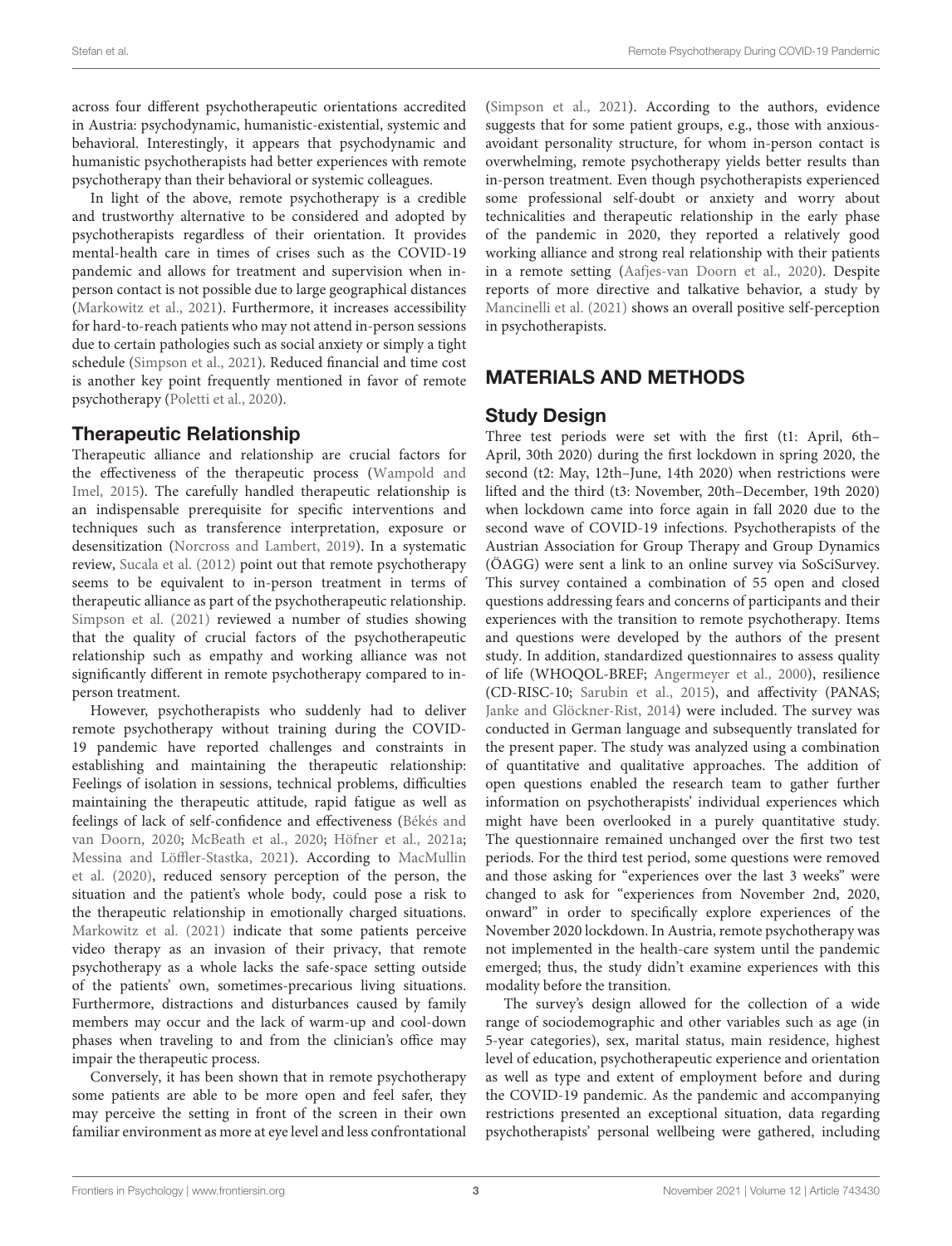questions around their activities, emotions, thoughts and general health. In addition, the survey asked participants to assess thematic changes and experiences with specific work techniques in remote treatment, as well as gathering information on the number of hours worked, changes to patient numbers and sociodemographic variables regarding their patients. The items comprised of check boxes and scales of 1–5, several open questions for qualitative analysis were posed, allowing participants to type in their answers. The present paper focuses on psychotherapists' experiences with the transition and changes to the therapeutic relationship, whilst other aspects of the study have been published separately by [Höfner et al.](#page-8-1) [\(2021a;](#page-8-1) [2021b\)](#page-8-8) and [Mantl et al.](#page-8-9) [\(2021\)](#page-8-9).

#### Ethical and Legal Considerations

Participation in the survey was voluntary, confidential and anonymous, and could be discontinued at any time without disadvantage. Participants were informed of the purpose of the present research project. The authors could be contacted in case of difficulties completing the survey, however, none of the participants made use of this offer. The data collected was stored and analyzed electronically in accordance with the legal requirements. All researchers able to access the data were subject to the Data Protection Regulation (DSGVO) and its currently valid Austrian adaptation. Data was not passed on to third parties or countries outside the EU. Participants were made aware of the estimated time required to complete the questionnaire. In order to proceed with the survey, they had to confirm they were over the age of 18 and consent to the use of their data as outlined above. The participants provided their written informed consent to participate in this survey. In accordance with the local legislation and institutional requirements, no further ethical review or approval was required for the present study.

#### Participant Demographics

Currently, 23 psychotherapy methods are accredited in Austria. They comprise of four overarching orientations: psychodynamic, humanistic, systemic and behavioral (BMSGPK 2020). Compared to the distribution across Austria, the humanistic orientation is overrepresented in the present study over all three test periods with a participation rate of over 69%. The survey was administered to psychotherapists of the Austrian Association for Group Therapy and Group Dynamics (ÖAGG) and behavioral therapists are not part of this professional association. Thus, behavioral therapists did not participate in the present study.

175 online questionnaires were completed in full for the first test period t1, 79.4% of participants identify as female, 20.6% as male. 54 participants (30.9%) were still in training under supervision at the time of the survey. 177 online questionnaires were completed in full for the second test period t2. 79.1% of participants identify as female, 20.9% as male. 57 participants (32.2%) were still in training under supervision at the time of the survey. 113 online questionnaires were completed in full for the third test period t3. 77.0% of participants identify as female, 23.0% as male. 20 participants (17.7%) were still in training under supervision at the time of the survey. 25 psychotherapists who participated across all three test periods were identified based

on the correlation and repetition of certain criteria (gender, age group, federal state, education, marital status, psychotherapeutic orientation). Of these, 76.0% of participants identify as female, 24.0% as male, 6 participants (24.0%) were still in training under supervision at the time of the survey. For further details on the therapist characteristics (see **[Table 1](#page-3-0)**).

#### Quantitative Analysis—Experiences With the Transition **Statistics**

The quantitative analyses were computed with SPSS 18.0. To measure experiences with the transition, psychotherapists were asked for their perceived levels of experience with remote psychotherapy on a scale of 1–5, with 1 representing minimal experience and 5 representing maximal experience. The same scale was used to ascertain the perceived level of experience in the use of individual types of media for remote psychotherapy. Medians were calculated based on the ordinal scale level. Since the requirements for the analysis of variance were not met, Friedman tests were used to verify if the central tendencies of the dependent samples t1, t2 and t3 differed. Based on significant differences, subsequent post hoc tests were applied using the asymptotic Wilcoxon test and [Cohen's](#page-8-19) [\(1992\)](#page-8-19) d calculations as a measure of effect size. For all analyses, the significance level was set at  $p \le 0.05$ . A within-subject design was chosen. With regard

<span id="page-3-0"></span>TABLE 1 | Selected sociodemographic variables of the psychotherapists.

|                        |                                               |                | t1            |          | t2            |                | t3            |  |
|------------------------|-----------------------------------------------|----------------|---------------|----------|---------------|----------------|---------------|--|
| Variable               |                                               | N              | $\frac{0}{0}$ | N        | $\frac{0}{0}$ | N              | $\frac{0}{0}$ |  |
| Sex                    | Female                                        | 139            | 79.4          | 140      | 79.1          | 87             | 77.0          |  |
|                        | Male                                          | 36             | 20.6          | 37       | 20.9          | 26             | 23.0          |  |
|                        | <b>Diverse</b>                                | $\mathbf 0$    | $\mathbf 0$   | $\Omega$ | 0             | 0              | 0             |  |
| Age                    | 25-29 years                                   | $\overline{2}$ | 1.1           | $\Omega$ | $\Omega$      | 0              | $\Omega$      |  |
|                        | 30-34 years                                   | 8              | 4.6           | 5        | 2.8           | $\overline{4}$ | 3.5           |  |
|                        | 35-39 years                                   | 22             | 12.6          | 16       | 9.0           | 13             | 11.5          |  |
|                        | 40-44 years                                   | 29             | 16.6          | 25       | 14.1          | 11             | 9.7           |  |
|                        | 45-49 years                                   | 24             | 13.7          | 23       | 13.0          | 17             | 15.0          |  |
|                        | 50-54 years                                   | 33             | 18.9          | 25       | 14.1          | 19             | 16.8          |  |
|                        | 55-59 years                                   | 29             | 16.6          | 44       | 24.9          | 25             | 22.1          |  |
|                        | 60-64 years                                   | 12             | 6.9           | 21       | 11.9          | 15             | 13.3          |  |
|                        | $>64$ years                                   | 16             | 9.1           | 18       | 10.2          | 9              | 8.0           |  |
| Psychotherapeutic      | Psychodynamic                                 | 18             | 10.3          | 15       | 8.5           | 11             | 9.7           |  |
| orientation            | Humanistic                                    | 122            | 69.7          | 132      | 74.6          | 82             | 72.6          |  |
|                        | Systemic                                      | 32             | 18.3          | 25       | 14.1          | 17             | 15.0          |  |
|                        | Missing entry                                 | 3              | 1.7           | 5        | 2.8           | 3              | 2.7           |  |
| Year of<br>approbation | Under<br>supervision<br>before<br>approbation | 54             | 30.9          | 57       | 32.2          | 20             | 17.7          |  |
|                        | $1-11$ years                                  | 59             | 33.7          | 49       | 27.7          | 53             | 46.9          |  |
|                        | $12-23$ years<br>$>$ 23 years                 | 31<br>31       | 17.7<br>17.7  | 33<br>38 | 18.6<br>21.5  | 15<br>25       | 13.3<br>22.1  |  |
|                        |                                               |                |               |          |               |                |               |  |

Sociodemographic variables; t1–t3, test periods; N, sample size; %, percentage of participants.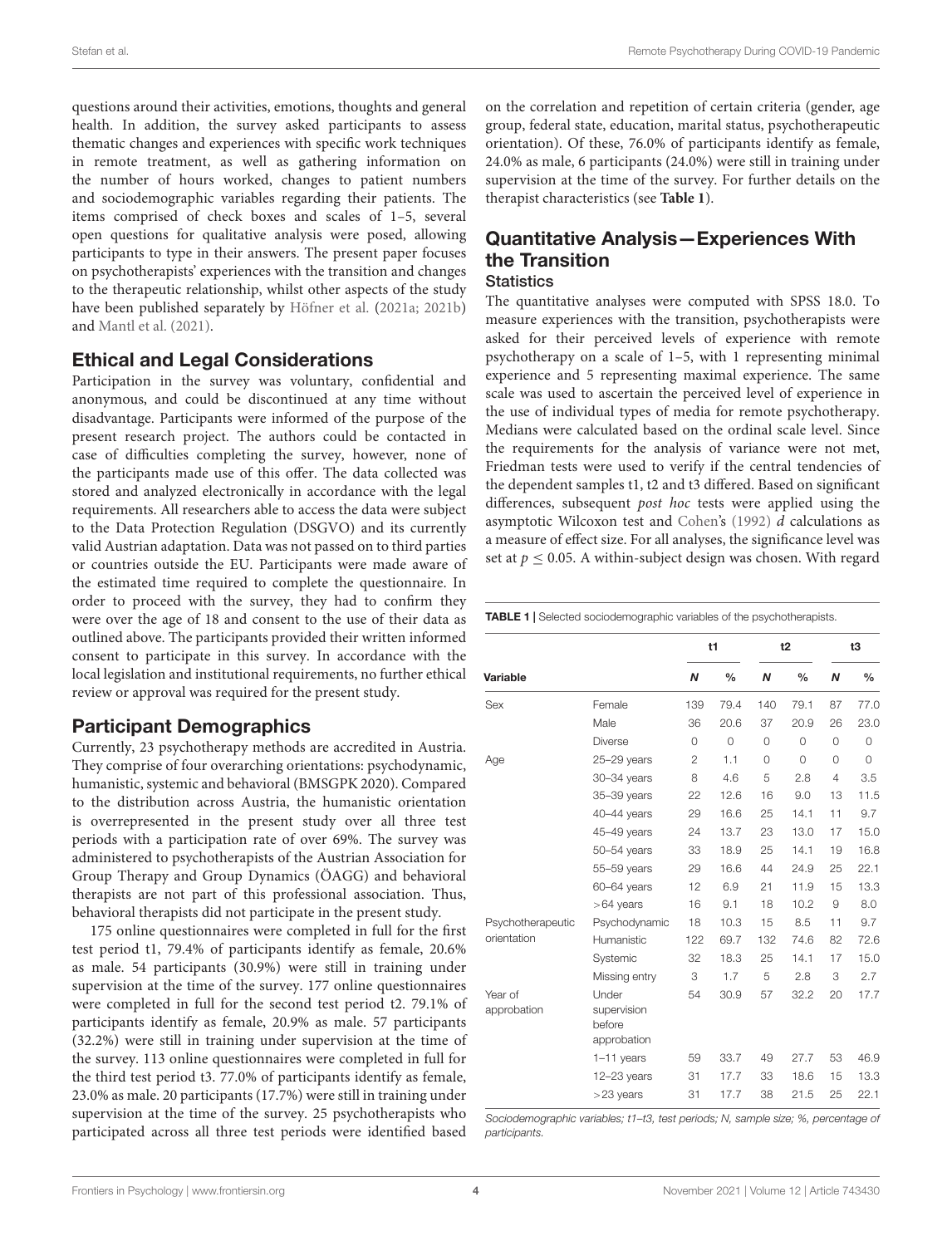to certain criteria (gender, age group, federal state, education, marital status, psychotherapeutic orientation) after completion of the surveys, 25 matching cases from t1, t2, and t3 could be manually identified in terms of a measurement repetition and were subsequently used in the statistical analyses.

#### **Results**

The vast majority of participants transitioned to remote psychotherapy at the onset of the COVID-19 pandemic, with 92% of respondents reporting the use of remote psychotherapy to treat patients at t1 and 75.1% at t2. When restrictions were lifted in May and June 2020, a large proportion of therapists continued its use, with a further increase to 85% at t3 in November and December 2020. Results show psychotherapists feeling "very experienced" in delivering remote psychotherapy at t1 ( $M = 3.75$ ,  $SD = 1.03$ ), at t2 ( $M = 3.90$ ;  $SD = 1.02$ ) and at t3 ( $M = 3.88$ ,  $SD = 1.02$ ) with a median of 4. A slight increase in level of experience appears from t1 to t2 and t3. There is no statistically significant difference when considering the measured values from the 25 matching cases identified [Friedman test:  $\chi^2(2) = 0.59$ ,  $p = 0.747, N = 25$ .

Examining differences in psychotherapists' levels of experience offering telephone-based psychotherapy at all three test periods, results show them feeling "extremely experienced" at t1 ( $M = 4.26$ ,  $SD = 0.99$ ), at t2 ( $M = 4.37$ ,  $SD = 0.77$ ) and at t3  $(M = 4.28, SD = 0.94)$  with a median of 5 at all three test periods. There appears to be no statistically significant variation regarding the level of experience delivering telephone-based psychotherapy across the test periods [Friedman test:  $\chi^2(2) = 4.44$ ,  $p = 0.109$ ,  $N = 25$ .

The results regarding video therapy show psychotherapists feeling only "rather experienced" at t1 ( $M = 2.95$ ,  $SD = 1.30$ ) and at t2 ( $M = 3.28$ ,  $SD = 1.18$ ), with a median of 3. At t3 ( $M = 3.38$ ,  $SD = 1.15$ ) psychotherapists perceive themselves as "experienced" in video therapy with a median of 4. Over the period of t1 and t2 as well as between t1 and t3, a slight increase in the perceived level of experience was reported. No statistically significant difference was observed when considering the measured values from the 25 matching cases identified [Friedman test:  $\chi^2(2) = 1.49$ ,  $p = 0.476$ ,  $N = 25$ .

Upon examination of participants' level of experience using laptop or desktop computers, tablets or iPad, results show that at t1 ( $M = 3.61$ ,  $SD = 1.14$ ), at t2 ( $M = 3.93$ ,  $SD = 0.93$ ) and at t3 ( $M = 3.81$ ,  $SD = 1.00$ ) the respondents feel "experienced" with a median of 4 at all three test periods. There was no statistically significant difference in the use of laptop or desktop computers, tablets or iPad across the test periods [Friedman test:  $\chi^2(2) = 2.35$ ,  $p = 0.309, N = 25$ .

Regarding the level of experience using web-based applications (Skype, Zoom, Facetime, WhatsApp, Signal, TheraPsy Connect, Instahelp, Telegram, Threema, fair-meeting, Jitsi Meet), the descriptive statistics show the participants feeling inexperienced at t1 ( $M = 1.83$ ,  $SD = 0.47$ ), slightly more experienced at t2 ( $M = 1.99$ ,  $SD = 0.52$ ) and at t3  $(M = 2.10, SD = 0.51)$ . With a median of 2, participants feel "inexperienced" with web-based applications across all test periods. The increasing trend shows a statistically significant difference when considering the measured values from the 25 matching cases identified [Friedman test:  $\chi^2(2) = 6.71$ ,  $p = 0.035$ ,  $N = 25$ ]. The level of experience using these specific applications is significantly higher at t3 than at t1. Subsequent post hoc tests show that the level of experience using these specific applications is significantly higher at t3 than at t1 (asymptotic Wilcoxon test:  $z = -2.70$ ,  $p = 0.007$ ,  $N = 25$ ). The statistical effect size is [Cohen'](#page-8-19)s [\(1992\)](#page-8-19)  $d = 1.28$ , corresponding to a large effect. There is no significant difference in psychotherapists' experience with these specific apps between t1 and t2 (asymptotic Wilcoxon test:  $z = -1.95$ ,  $p = 0.051$ ,  $N = 25$ ) or t2 and t3 (asymptotic Wilcoxon test:  $z = -1.54$ ,  $p = 0.125$ ,  $N = 25$ ). **[Table 2](#page-5-0)** presents these results. **[Figure 1](#page-5-1)** illustrates changes to the perceived level of experience with different media and modalities.

### Qualitative Analysis—Changes in the Therapeutic Relationship Qualitative Content Analysis

Perceived changes in the therapeutic relationship were explored via the open question "Which changes in the therapeutic relationship do you perceive with the use of remote psychotherapy?" Some participants chose to respond in complete sentences, while others used keywords, phrases or lists.

The text content was analyzed by means of Qualitative Content Analysis [\(Mayring,](#page-9-18) [2015\)](#page-9-18). The distinguishing feature of this method is its research-question-oriented procedure with a category-based approach, which additionally allows for quantitative analysis when required. Categories refer to certain aspects of the text analyzed, based on common denominators within the content of these aspects [\(Mayring,](#page-9-19) [2019\)](#page-9-19). Several techniques for evaluation may be applied within the framework, the present study used a combination of structuring and inductive category formation. The software tool ATLAS.ti. 8.0 was used to process participants' responses, supporting the development of categories using systematic coding. The initial step comprised the deduction of central factors in the psychotherapeutic relationship based on the findings outlined in the "State Of The Art" section of the present paper in order to structure the content. Considering these points of reference, changes of the quality of the therapeutic relationship and perceived constraints handling the therapeutic relationship appeared to be the most important issues to the authors of the present study.

Based on this initial structure, inductive category formation was used to analyze the data. Subcategories were developed to expand the category system accordingly. In order to define inductive subcategories, the text material was analyzed line by line to see which concepts stood out and were repeated in the text. From the resulting lists of concepts, further categories were developed inductively, with statements of similar content subsumed in the respective categories. Each category was labeled with a term or short phrase highlighting the content. Any responses not suited for assignment to an existing category led to further expansion of the categories used. Answers not fitting any subcategories were grouped into the category "other". Ultimately, three main categories were formed: (1) Changes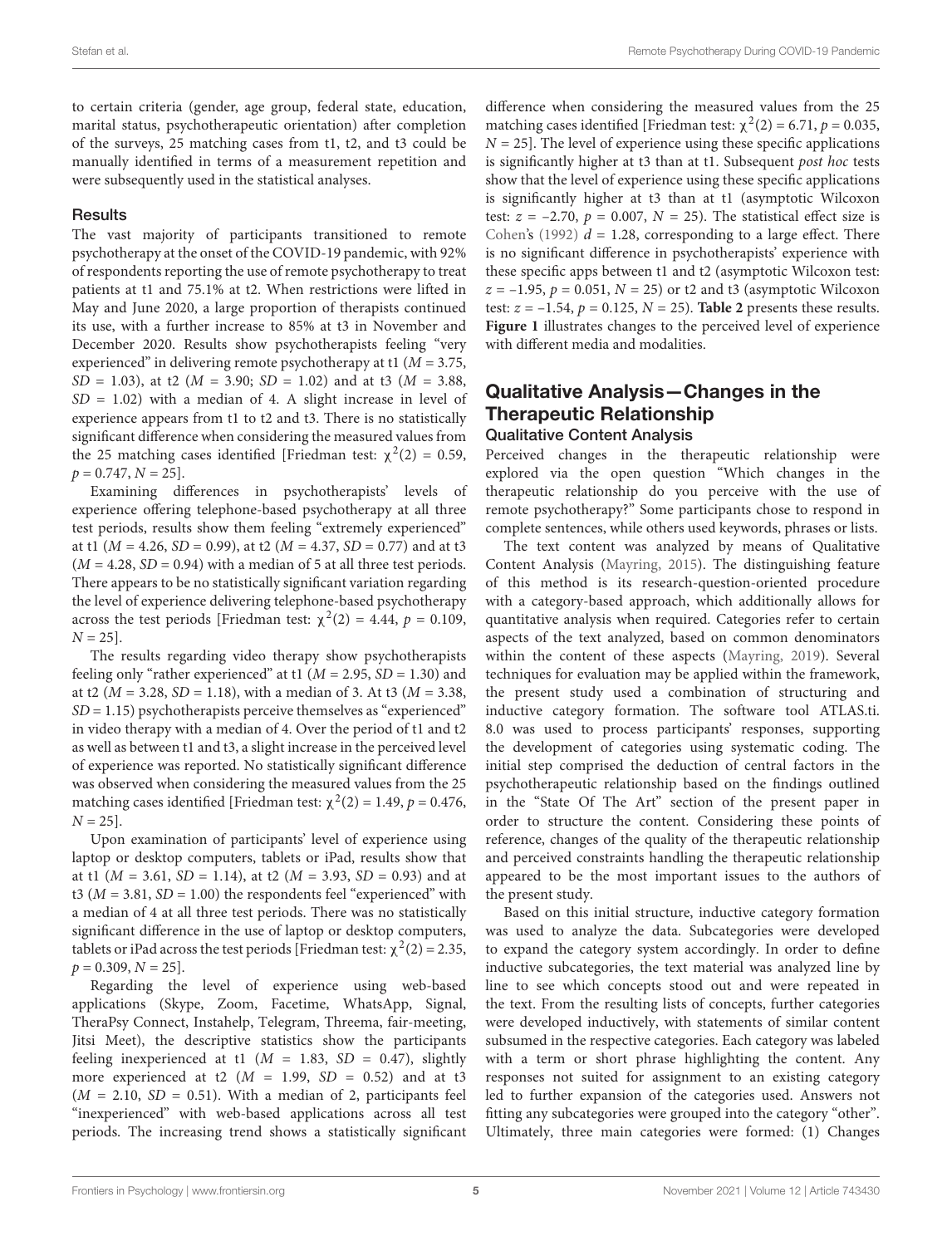<span id="page-5-0"></span>TABLE 2 | Changes to the perceived level of experience with remote psychotherapy, different media and modalities during the transition over all test periods.

|                                                               |     | t1   |        | t2<br>t3 |      |        |     | Changes t1-t3 |        |            |          |                          |    |
|---------------------------------------------------------------|-----|------|--------|----------|------|--------|-----|---------------|--------|------------|----------|--------------------------|----|
| Item                                                          | N   | М    | (SD)   | N        | М    | (SD)   | N   | М             | (SD)   | $\gamma^2$ | D        | ۱d۱                      | N  |
| Perceived level of experience delivering remote psychotherapy | 175 | 3.75 | (1.03) | 177      | 3.90 | (1.02) | 113 | 3.88          | (1.02) | 0.59       | 0.747    | -                        | 25 |
| Level of experience delivering telephone-based psychotherapy  | 175 | 4.26 | (0.99) | 177      | 4.37 | (0.77) | 113 | 4.28          | (0.94) | 4.44       | 0.109    | $\overline{\phantom{0}}$ | 25 |
| Level of experience delivering video therapy                  | 175 | 2.95 | (1.30) | 177      | 3.28 | (1.18) | 113 | 3.38          | (1.15) | 1.49       | 0.476    | -                        | 25 |
| Level of experience using PC etc.                             | 175 | 3.61 | (1.14) | 177      | 3.93 | (0.93) | 113 | 3.81          | (1.00) | 2.35       | 0.309    | $\overline{\phantom{0}}$ | 25 |
| Level of experience using web-based applications              | 175 | .83  | (0.47) | 177      | .99  | (0.52) | 113 | 2.10          | (0.51) | 6.71       | $0.035*$ | .281'                    | 25 |
|                                                               |     |      |        |          |      |        |     |               |        |            |          |                          |    |

The Psychotherapists' perceived levels of experience with remote psychotherapy were measured on a scale of 1–5, with 1 representing minimal experience and 5 representing maximal experience. Therefore, the means only could assume values between 1 and 5. N, sample size. M, mean. SD, standard deviation. t1-t3, test periods. p, Significance level. \*Significant mean difference  $p < 0.05$ . | d |, Cohen's d.

 $1$  Large effect between  $t1$  and  $t3$ .



<span id="page-5-1"></span>in the perceived quality of the psychotherapeutic relationship, comprising five subcategories; (2) Perceived constraints handling the therapeutic relationship, comprising four subcategories; (3) Summarized answers that did not indicate any changes to the psychotherapeutic relationship (see **[Table 3](#page-6-0)**).

#### **Results**

Responses across the three test periods reported changes in the quality of the therapeutic relationship (t1: 90, t2: 92, t3: 63). A considerable number of responses indicated an increased intensity in the psychotherapeutic relationship at the onset of the COVID-19 pandemic and the transition to remote psychotherapy. However, a substantial decrease in intensity toward time period three (t1: 24, t2: 26, t3: 9) was noted. Some answers suggest that patients were able to open up more easily when speaking to their psychotherapist (t1: 4, t2: 9, t3: 7).

"For some people it even seems to be a relief to talk on the phone, different topics which are very shameful arose and thus became addressable", one psychotherapist wrote.

Psychotherapists continuously experienced a feeling of distance (t1: 16, t2: 14, t3: 17) and the psychotherapeutic relationship via remote psychotherapy was reported to feel more superficial (t1: 12, t2: 9, t3: 9).

"By using online tools, I think there is a greater emotional distance.", the relationship is "much harder to deepen, remains superficial."

A sense of togetherness based on the shared experience of the pandemic seemed to be important with the onset of COVID-19 but vanished with test period three (t1: 8, t2: 4, t3: 0). Nevertheless, the use of remote psychotherapy does preserve the psychotherapeutic relationship beyond mere keeping in touch, although a decrease in responses to that effect was noted (t1: 6, t2: 4, t3: 2). Psychotherapists also reported changes to their style of working across all three test periods:

"As a therapist, I often experience myself as 'overly active' to the point of just 'giving advice'."

During test period two, some responses indicated that therapists were very much looking forward to a return to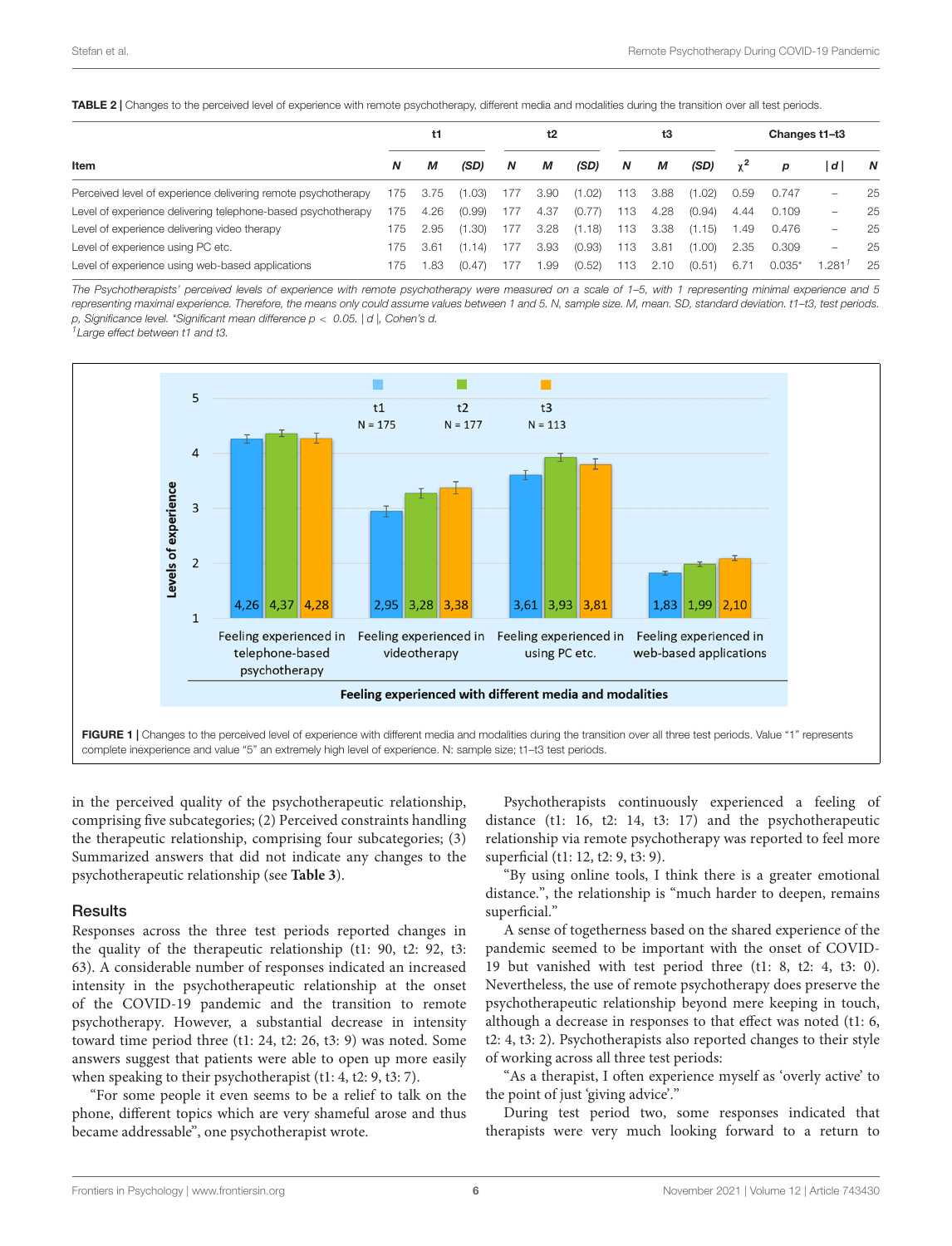<span id="page-6-0"></span>

|                    | <b>TABLE 3</b>   Main categories, selected subcategories and numbers for each |  |
|--------------------|-------------------------------------------------------------------------------|--|
| test period t1-t3. |                                                                               |  |

| <b>Main category</b>                          | Subcategory                                              | t1 | t2             | t3 |
|-----------------------------------------------|----------------------------------------------------------|----|----------------|----|
| Quality of the                                |                                                          | 90 | 92             | 63 |
| therapeutic<br>relationship changes           | Psychotherapeutic relationship<br>intensifies            | 24 | 26             | 9  |
|                                               | Patients are able to open up more                        | 4  | 9              | 7  |
|                                               | Psychotherapeutic relationship feels<br>more distant     | 16 | 14             | 17 |
|                                               | Psychotherapeutic relationship feels<br>more superficial | 12 | 9              | 9  |
|                                               | Other                                                    | 34 | 34             | 21 |
| Perceived constraints                         |                                                          | 80 | 42             | 64 |
| handling therapeutic<br>relationship          | Full-sensory perception of the<br>person and situation   | 22 | 9              | 11 |
|                                               | Empathizing with the patient                             | 5  | $\mathfrak{D}$ | 9  |
|                                               | Establishing and maintaining<br>contact                  | 4  | $\overline{4}$ | 1  |
|                                               | Technical problems                                       | 9  | $\mathfrak{D}$ | 6  |
|                                               | Rapid fatigue and exhaustion                             | 6  | $\overline{c}$ | 4  |
|                                               | Other                                                    | 34 | 23             | 29 |
| No changes of the<br>therapeutic relationship |                                                          | 29 | 23             | 30 |

in-person treatment (t1: 0, t2: 7, t3: 0). A few participants noticed an increase in patients' concern for their therapist's wellbeing in the early stages of the pandemic. An increased inhibition or restraint on the patient's side was reported in some cases. A small number of responses indicated a reduced commitment in their patients, which was attributed to the use of remote psychotherapy. Occasionally, psychotherapists noticed a distinct change in the quality of the psychotherapeutic relationship at test periods one and two, reporting a degree of regression in their patients. Across the three test periods, psychotherapists frequently reported differences in psychotherapeutic relationship but no clear definition of the term "different" was given in many of the responses.

Across all three test periods, respondents experienced constraints regarding the psychotherapeutic relationship (t1: 80, t2: 42, t3: 64). These were primarily attributed to a decreased sensory perception (t1: 22, t2: 9 t3: 11) and difficulties to properly empathize with their patients during remote treatment (t1: 5, t2: 2, t3: 9). Psychotherapists found it harder to get to know their patients and maintain contact when using remote psychotherapy. One participant noted, "Building rapport is clearly more difficult." Test period three showed a decrease in the difficulty establishing contact (t1: 4, t2: 4, t3: 1). Participants attributed the perceived constraints to the lack of a physical encounter (t1: 2, t2: 1, t3: 5). "These tools never replace real contact", one psychotherapist wrote. Difficulties regarding initial interviews and keeping up the flow of the conversation were reported. Technical issues were perceived as potentially harmful to the quality of the therapeutic relationship and led to stress in treatment (t1: 9, t2: 2, t3: 6):

"Because of poor technical connection, [I] stress when establishing the connection", one psychotherapist reported.

Some participants experienced difficulties establishing the psychotherapeutic process, reporting an increased effort on their side. Few answers indicated an increased risk of therapy discontinuation at test period three (t1: 0, t2: 0, t3: 2). Occasionally, constraints were experienced in psychotherapy with children. Some responses pointed to the risk of not being able to pay sufficient attention due to the use of remote technologies. A few respondents mentioned blurred roles within remote psychotherapy and found it harder to cope with silence when on the phone compared to in-person treatment. Respondents continuously noted increased difficulties regarding their own mental and physical functioning (t1: 6, t2: 2, t3: 4). Some symptoms described were fatigue, eye pain or headaches. One participant commented on remote psychotherapy in comparison to in-person treatment: "I find it exhausting."

A considerable number of respondents reported no changes in the psychotherapeutic relationship due to the use of remote psychotherapy (t1: 29, t2: 23, t3: 26).

### **DISCUSSION**

Remote psychotherapy might pose a challenge to the psychotherapeutic relationship and setting, particularly when it suddenly is the only option for treatment [\(Aafjes](#page-8-15)[van Doorn et al.,](#page-8-15) [2020;](#page-8-15) [Békés and van Doorn,](#page-8-13) [2020;](#page-8-13) [Crowe](#page-8-20) [et al.,](#page-8-20) [2021;](#page-8-20) [Höfner et al.,](#page-8-1) [2021a;](#page-8-1) [Messina and Löffler-Stastka,](#page-9-16) [2021\)](#page-9-16). The longitudinal effects of a forced provision of remote psychotherapy were the primary interest of the present study. The vast majority of participants started to deliver remote psychotherapy with the onset of the COVID-19 pandemic. When restrictions were lifted at test period t2, most respondents continued to work remotely. At test period t3 in November and December 2020, with lockdown in effect again, the use of remote psychotherapy slightly increased, even though it was legally possible to offer in-person treatment in Austria at that time. Whether this was due to health concerns or remote psychotherapy being perceived as an effective means of treatment is beyond the scope of the present study. While the perceived proficiency in telephonebased psychotherapy remains relatively stable across all test periods, psychotherapists feel slightly more experienced with video therapy over the test period observed. However, psychotherapists remain less experienced using video therapy compared to telephone-based psychotherapy, which comes as no surprise. Telephone-based communication is often used in psychotherapeutic crisis intervention, therefore many therapists were familiar with it prior to the pandemic. Despite a significant improvement from t1 to t3, participants still feel rather inexperienced using web-based applications across all test periods. This might be cause for concern since a large proportion of remote psychotherapy is now delivered via webbased applications and videoconferencing tools in particular [\(Markowitz et al.,](#page-8-4) [2021\)](#page-8-4).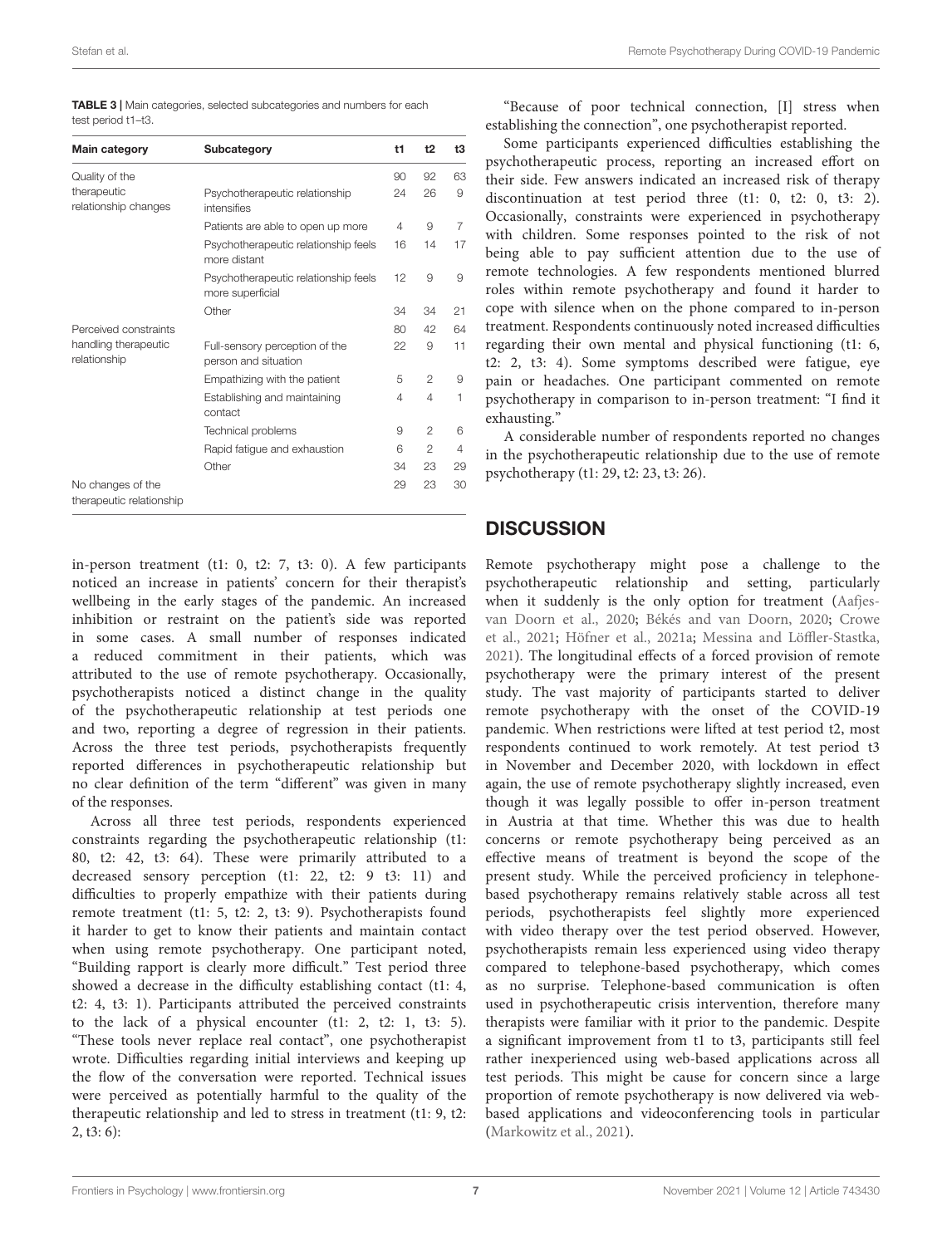In line with previous findings [\(Sucala et al.,](#page-9-9) [2012;](#page-9-9) [Simpson](#page-9-12) [et al.,](#page-9-12) [2021\)](#page-9-12), no general tendency toward a deterioration of the quality of the therapeutic relationship due to remote psychotherapy can be observed in the current study. This is relevant, as it disproves some prejudices critically discussed by [Wind et al.](#page-9-1) [\(2020\)](#page-9-1), particularly the notion that the therapeutic alliance can only be established in in-person treatment. [Simpson](#page-9-12) [et al.](#page-9-12) [\(2021\)](#page-9-12) point out that some patients feel safer and may even talk more openly with remote psychotherapy. The present study shows this to be the case, too. Remarkably, the quality of the therapeutic relationship seems to improve during the first two test periods. Positive and negative changes in the psychotherapeutic relationship were reported in roughly equal amounts for test period t1 in the qualitative part of the survey. In the second test period t2, positive changes outweighed the negative. As some answers suggest, the mutual experience of clinician and patient going through the pandemic may have intensified the psychotherapeutic relationship; the shared outlook of getting through this together during the first lockdown in Spring 2020 might have contributed to this phenomenon. Nevertheless, these longitudinal findings are encouraging compared to crosssectional surveys conducted at the first peak of the pandemic [\(Aafjes-van Doorn et al.,](#page-8-15) [2020;](#page-8-15) [Békés and van Doorn,](#page-8-13) [2020;](#page-8-13) [McBeath et al.,](#page-9-15) [2020\)](#page-9-15). Surprisingly, many answers at t1 but only a few at t2 indicate that psychotherapists suffer from constraints regarding full-sensory perception of their patients during remote psychotherapy sessions. Psychotherapists seem to adapt and enhance their skills in remote psychotherapy over time, as [Mancinelli et al.](#page-8-16) [\(2021\)](#page-8-16) have similarly observed in Italian psychotherapists during the pandemic. With curfews imposed again at test period t3 in Fall 2020, the previously positive attitude changed. More constraints in handling the psychotherapeutic relationship were reported and the intensity of the therapeutic relationship seemed to slightly decrease, being perceived as becoming more superficial. This could indicate a time limit regarding the possibility of maintaining a therapeutic relationship via remote therapy, especially with psychotherapists very much untrained in this modality. In addition, from an affective neuroscience perspective, perceived physical distance has an impact on empathic reactions [\(Schiano Lomoriello et al.,](#page-9-20) [2018\)](#page-9-20), making it difficult to maintain the relationship over time, which could be the reason why participants in the present study found it hard to be empathic with the patient during the last time period t3. As pointed out by [Cao et al.](#page-8-21) [\(2020\)](#page-8-21) and [Boldrini](#page-8-22) [et al.](#page-8-22) [\(2021\)](#page-8-22), psychosocial sequelae of the COVID-19 pandemic had a considerable impact on society and thus on clinicians and patients, presumably making it harder to keep up with the therapeutic relationship in Fall 2020. It is up to future research to determine if and how this could be improved by more specific training and supervision in remote psychotherapy, especially under non-pandemic conditions.

### LIMITATIONS

A number of limitations in this study need to be addressed. The selection of psychotherapists could be a potential source of bias, as no representative sample was collected. Research conducted using online surveys may always be biased because psychotherapists who are open to electronic data processing and the use of online tools tend to participate [\(Markowitz](#page-8-4) [et al.,](#page-8-4) [2021\)](#page-8-4). Accordingly, they may report a more positive experience and feedback on remote psychotherapy compared to a representative sample of psychotherapists. The link to the questionnaire was only administered to psychotherapists of the Austrian Association for Group Therapy and Group Dynamics (ÖAGG) via e-mail. The ÖAGG comprises of psychodynamic, humanistic-existential and systemic psychotherapists. Compared to the Austrian distribution as a whole, the humanistic-existential orientation was overrepresented and no behaviorally oriented psychotherapists took part. Another limitation regarding the analysis of the results was that no data are available on the situation prior to the involuntary transition to remote psychotherapy with the present sample. Furthermore, compared to t1 ( $N = 175$ ) and t2 ( $N = 177$ ), fewer responses were received with t3 ( $N = 113$ ). This might be cause for bias, meaning the number of responses in the qualitative part in particular must be interpreted in light of this for t3. In a further limitation, the participants' ages were disregarded when evaluating their experience of web-based applications. No additional demographic data such as age or sex were controlled for the results in the analyses.

# **CONCLUSION**

To conclude, psychotherapists of different orientations seem well able to meet the challenges of delivering remote psychotherapy when it is the only option. The current results confirm and enhance previous findings: Remote psychotherapy can be a credible and trustworthy alternative to in-person treatment to be adopted and implemented on principle by a majority of psychotherapists regardless of their orientation. However, difficulties described in literature, such as establishing and maintaining the therapeutic relationship [\(Cataldo et al.,](#page-8-23) [2021\)](#page-8-23) have been observed in the present study. Constraints regarding full-sensory perception and technical issues might play a considerable role in this, as well as problems with exhaustion or rapid fatigue, remaining attentive in front of a screen and missing physical encounter, as frequently reported in previous research [\(Békés and van Doorn,](#page-8-13) [2020;](#page-8-13) [McBeath et al.,](#page-9-15) [2020;](#page-9-15) [Markowitz et al.,](#page-8-4) [2021\)](#page-8-4). Fortunately, psychotherapists seem to adjust and grow more comfortable over time when delivering remote treatment. This indicates that better training and education regarding remote therapy would enable psychotherapists to handle these challenges and use electronic media more confidently [\(Connolly et al.,](#page-8-0) [2020;](#page-8-0) [Grondin et al.,](#page-8-24) [2020\)](#page-8-24). Ultimately, this would also benefit patients, as it has been frequently shown that self-confidence and positive selfperception on the psychotherapist's side correlates with positive treatment outcome [\(Wampold and Imel,](#page-9-13) [2015\)](#page-9-13). Psychotherapists need to continue to adapt but also require specific support measures from health care stakeholders and training institutions so that high quality treatment can be achieved.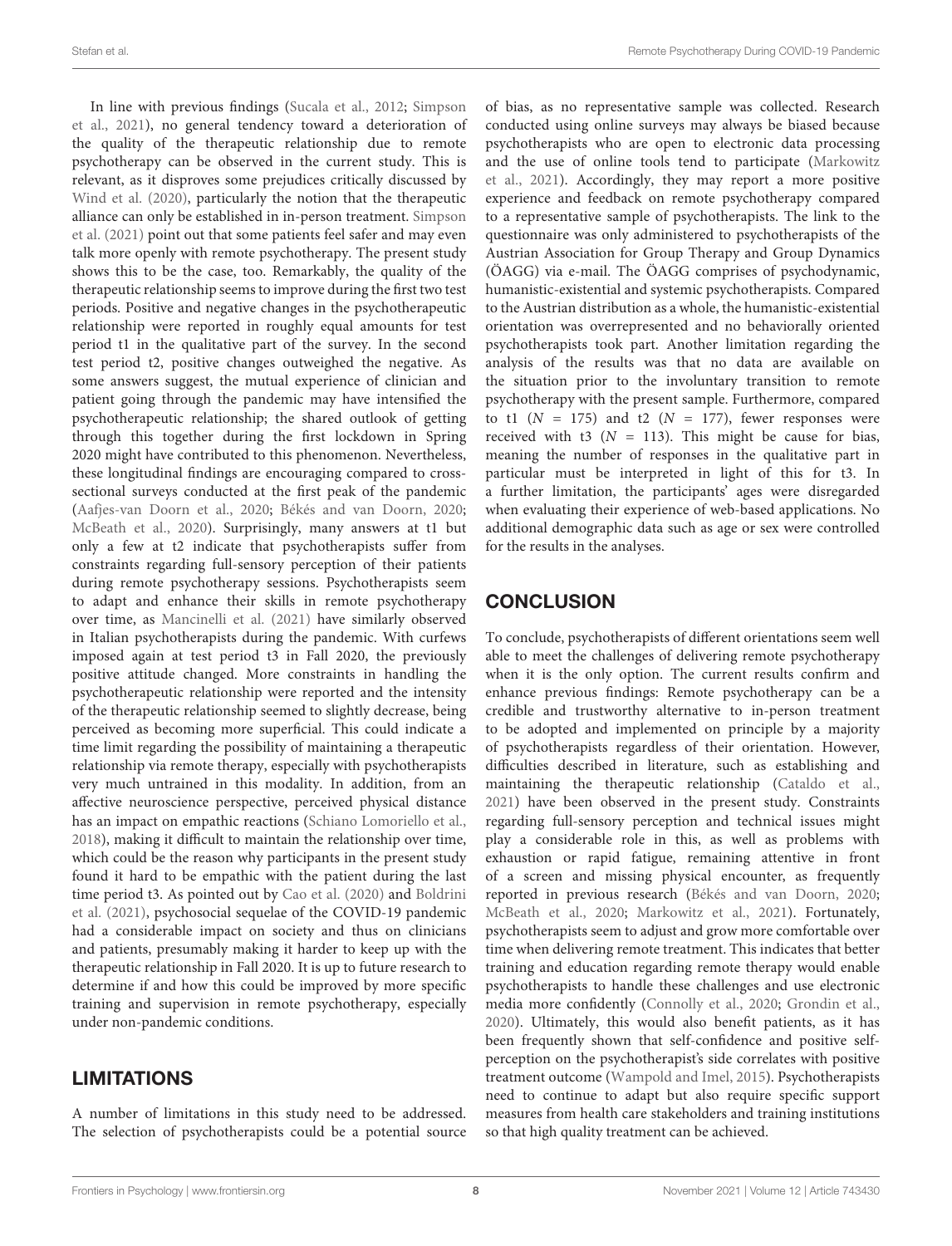#### DATA AVAILABILITY STATEMENT

The datasets presented in this article are not readily available because data are subject to the Data Protection Regulation (DSGVO). Requests to access the datasets should be directed to corresponding author.

#### ETHICS STATEMENT

Ethical review and approval was not required for the study on human participants in accordance with the local legislation and institutional requirements. The patients/participants provided their written informed consent to participate in this study.

#### **REFERENCES**

- <span id="page-8-15"></span>Aafjes-van Doorn, K., Békés, V., and Prout, T. A. (2020). Grappling with our therapeutic relationship and professional self-doubt during COVID-19: will we use video therapy again? Couns. Psychol. Q. 11, 1–12. [doi: 10.1080/09515070.](https://doi.org/10.1080/09515070.2020.1773404) [2020.1773404](https://doi.org/10.1080/09515070.2020.1773404)
- <span id="page-8-17"></span>Angermeyer, M. C., Kilian, R., and Matschinger, H. (2000). WHOQOL-100 und WHOQOL-BREF - Handbuch Für Die Deutschsprachigen Versionen der WHO Instrumente zur Erfassung von Lebensqualität. Göttingen: Hogrefe.
- <span id="page-8-5"></span>BMSGPK (2020). PatientInnen/Patienten-Information Über die in Österreich Anerkannten Psychotherapeutischen Verfahren. Available online at: [https://www.sozialministerium.at/dam/jcr:067ed3c8-aaea-4c84-84c2](https://www.sozialministerium.at/dam/jcr:067ed3c8-aaea-4c84-84c2-a3afb9cef836/Patienteninformation_(BMGSPK),_Stand_29.04.2020.pdf Abg) [a3afb9cef836/Patienteninformation\\_\(BMGSPK\),\\_Stand\\_29.04.2020.pdfAbg](https://www.sozialministerium.at/dam/jcr:067ed3c8-aaea-4c84-84c2-a3afb9cef836/Patienteninformation_(BMGSPK),_Stand_29.04.2020.pdf Abg) (accessed December 20, 2020).
- <span id="page-8-2"></span>Barak, A., and Grohol, J. M. (2011). Current and future trends in internetsupported mental health interventions. J. Technol. Hum. Serv. 29, 155–196. [doi: 10.1080/15228835.2011.616939](https://doi.org/10.1080/15228835.2011.616939)
- <span id="page-8-13"></span>Békés, V., and van Doorn, K. A. (2020). Psychotherapists' attitudes toward online therapy during the COVID-19 pandemic. J. Psychother. Integr. 30, 238–247. [doi: 10.1037/int0000214](https://doi.org/10.1037/int0000214)
- <span id="page-8-22"></span>Boldrini, T., Girardi, P., Clerici, M., Conca, A., Creati, C., Di Cicilia, G., et al. (2021). Consequences of the COVID-19 pandemic on admissions to general hospital psychiatric wards in Italy: reduced psychiatric hospitalizations and increased suicidality. Prog. Neuropsychopharmacol. Biol. Psychiatry 110:110304. [doi: 10.1016/j.pnpbp.2021.110304](https://doi.org/10.1016/j.pnpbp.2021.110304)
- <span id="page-8-12"></span>Boldrini, T., Schiano Lomoriello, A., Del Corno, F., Lingiardi, V., and Salcuni, S. (2020). Psychotherapy during COVID-19: how the clinical practice of Italian psychotherapists changed during the pandemic. Front. Psychol. 11:591170. [doi:](https://doi.org/10.3389/fpsyg.2020.591170) [10.3389/fpsyg.2020.591170](https://doi.org/10.3389/fpsyg.2020.591170)
- <span id="page-8-21"></span>Cao, W., Fang, Z., Hou, G., Han, M., Xu, X., Dong, J., et al. (2020). The psychological impact of the COVID-19 epidemic on college students in China. Psychiatry Res. 287:112934. [doi: 10.1016/j.psychres.2020.112934](https://doi.org/10.1016/j.psychres.2020.112934)
- <span id="page-8-3"></span>Carlbring, P., Andersson, G., Cuijpers, P., Riper, H., and Hedman-Lagerlöf, E. (2018). Internet-based vs. face-to-face cognitive behavior therapy for psychiatric and somatic disorders: an updated systematic review and metaanalysis. Cogn. Behav. Ther. 47, 1–18. [doi: 10.1080/16506073.2017.1401115](https://doi.org/10.1080/16506073.2017.1401115)
- <span id="page-8-23"></span>Cataldo, F., Chang, S., Mendoza, A., and Buchanan, G. (2021). A perspective on client-psychologist relationships in videoconferencing psychotherapy: literature review. JMIR Mental Health. 8:e19004. [doi: 10.2196/19004](https://doi.org/10.2196/19004)
- <span id="page-8-19"></span>Cohen, J. (1992). Statistical power analysis. Curr. Dir. Psychol. Sci. 1, 98–101. [doi: 10.1111/1467-8721.ep10768783](https://doi.org/10.1111/1467-8721.ep10768783)
- <span id="page-8-0"></span>Connolly, S. L., Miller, C. J., Lindsay, J. A., and Bauer, M. S. (2020). A systematic review of providers' attitudes toward telemental health via videoconferencing. Clin. Psychol. Sci. Pract. 27:e12311. [doi: 10.1111/cpsp.12311](https://doi.org/10.1111/cpsp.12311)
- <span id="page-8-20"></span>Crowe, M., Inder, M., Farmar, R., and Carlyle, D. (2021). Delivering psychotherapy by video conference in the time of COVID-19: some considerations. J. Psychiatr. Ment. Health Nurs. 28, 751–752. [doi: 10.1111/jpm.12659](https://doi.org/10.1111/jpm.12659)

#### AUTHOR CONTRIBUTIONS

CH, GM, and MH: conceptualization. GM, JS, and CH: methodology, formal analysis, investigation, and data curation. RS: writing—original draft preparation. RS, GM, and KP: writing—review and editing. All authors have read and agreed to the published version of the manuscript.

#### ACKNOWLEDGMENTS

We would like to thank the Austrian Association for Group Therapy and Group Dynamics (ÖAGG) for the funding of Open Access Publishing.

- <span id="page-8-11"></span>Dennis, C., Grigoriadis, S., Zupancic, J., Kiss, A., and Ravitz, P. (2020). Telephonebased nurse-delivered interpersonal psychotherapy for postpartum depression: nationwide randomised controlled trial. Br. J. Psychiatry. 216, 189–196. [doi:](https://doi.org/10.1192/bjp.2019.275) [10.1192/bjp.2019.275](https://doi.org/10.1192/bjp.2019.275)
- <span id="page-8-10"></span>Gordon, R. M., Wang, X., and Tune, J. (2015). Comparing psychodynamic teaching, supervision, and psychotherapy over videoconferencing technology with Chinese students. Psychodyn. Psychiatry. 43, 585–599. [doi: 10.1521/pdps.](https://doi.org/10.1521/pdps.2015.43.4.585) [2015.43.4.585](https://doi.org/10.1521/pdps.2015.43.4.585)
- <span id="page-8-24"></span>Grondin, F., Lomanowska, A. M., Békés, V., and Jackson, P. L. (2020). A methodology to improve eye contact in telepsychotherapy via videoconferencing with considerations for psychological distance. Couns. Psychol. Q. [doi: 10.1080/09515070.2020.1781596.](https://doi.org/10.1080/09515070.2020.1781596) [Epub ahead of print].
- <span id="page-8-1"></span>Höfner, C., Hochgerner, M., Mantl, G., Stefan, R., and Stammer, J. (2021a). Telepsychotherapie als chance und herausforderung: eine longitudinale mixedmethods studie. Psychother. Forum 25, 37–43. [doi: 10.1007/s00729-021-00169-](https://doi.org/10.1007/s00729-021-00169-2) [2](https://doi.org/10.1007/s00729-021-00169-2)
- <span id="page-8-8"></span>Höfner, C., Mantl, G., Korunka, C., and Hochgerner, M. (2021b). Psychotherapie in zeiten der Covid-19-pandemie: veränderung der arbeitsbedingungen in der versorgungspraxis. Feedback 1-2, 23–38.
- <span id="page-8-6"></span>Humer, E., Stippl, P., Pieh, C., Schimböck, W., and Probst, T. (2020). Psychotherapy via the internet: what programs do psychotherapists use, how well-informed do they feel, and what are their wishes for continuous education? Int. J. Environ. Res. Public. Health. 17, 8182. [doi: 10.3390/ijerph1721](https://doi.org/10.3390/ijerph17218182) [8182](https://doi.org/10.3390/ijerph17218182)
- <span id="page-8-18"></span>Janke, S., and Glöckner-Rist, A. (2014). Deutsche Version der Positive andNegative Affect Schedule (PANAS). Zusammenstellung Sozialwissenschaftlicher Items und Skalen (ZIS). Available online at: [https://zis.gesis.org/skala/Janke-Glöckner-](https://zis.gesis.org/skala/Janke-Gl�ckner-Rist-Deutsche-Version-der-Positive-and-Negative-Affect-Schedule-(PANAS))[Rist-Deutsche-Version-der-Positive-and-Negative-Affect-Schedule-\(PANAS\)](https://zis.gesis.org/skala/Janke-Gl�ckner-Rist-Deutsche-Version-der-Positive-and-Negative-Affect-Schedule-(PANAS))
- <span id="page-8-7"></span>Korecka, N., Rabenstein, R., Pieh, C., Stippl, P., Barke, A., Doering, B., et al. (2020). Psychotherapy by telephone or internet in Austria and Germany which CBT psychotherapists rate it more comparable to face-to-face psychotherapy in personal contact and have more positive actual experiences compared to previous expectations? Int. J. Environ. Res. Public. Health. 17, 7756. [doi: 10.](https://doi.org/10.3390/ijerph17217756) [3390/ijerph17217756](https://doi.org/10.3390/ijerph17217756)
- <span id="page-8-14"></span>MacMullin, K., Jerry, P., and Cook, K. (2020). Psychotherapist experiences with telepsychotherapy: pre COVID-19 lessons for a post COVID-19 world. J. Psychother. Integr. 30, 248–264. [doi: 10.1037/int0000213](https://doi.org/10.1037/int0000213)
- <span id="page-8-16"></span>Mancinelli, E., Gritti, E. S., Schiano Lomoriello, A., Salcuni, S., Lingiardi, V., and Boldrini, T. (2021). How does it feel to be online? Psychotherapists' selfperceptions in telepsychotherapy sessions during the COVID-19 pandemic in Italy. Front. Psychol. 12:726864. [doi: 10.3389/fpsyg.2021.726864](https://doi.org/10.3389/fpsyg.2021.726864)
- <span id="page-8-9"></span>Mantl, G., Höfner, C., Stammer, J., and Hochgerner, M. (2021). Psychotherapie in der krise. eine längsschnittstudie zur lebens- und arbeitssituation von psychotherapeut<sup>∗</sup> innen. Feedback 1-2, 38–55.
- <span id="page-8-4"></span>Markowitz, J. C., Milrod, B., Heckman, T. G., Bergman, M., Amsalem, D., Zalman, H., et al. (2021). Psychotherapy at a distance. Am. J. Psychiatry. 178, 240–246. [doi: 10.1176/appi.ajp.2020.20050557](https://doi.org/10.1176/appi.ajp.2020.20050557)